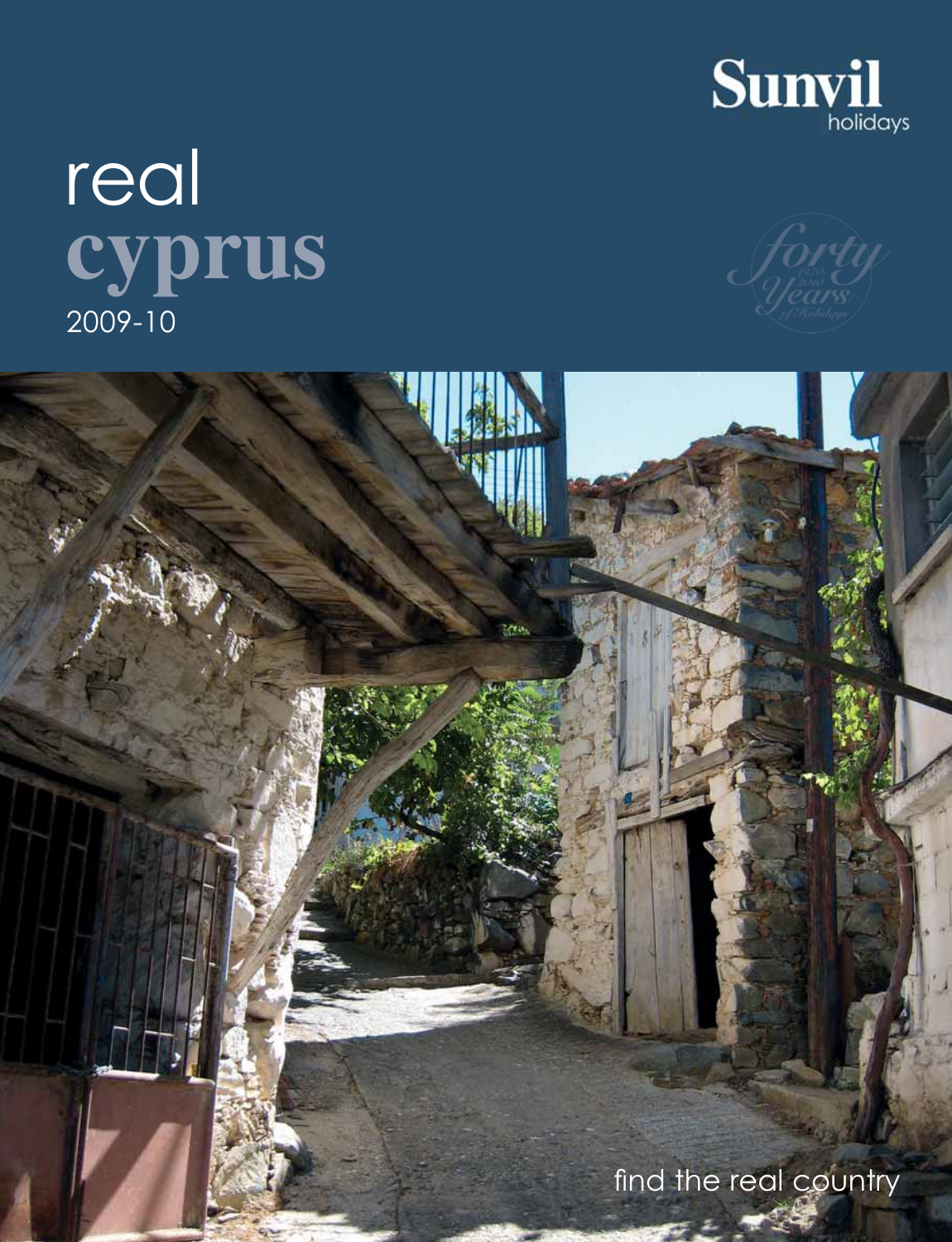## A little background as we celebrate our 40th birthday as a specialist holiday company that remains fiercely independent...

2010 sees our 40th birthday. Originally, we sold villas and apartments in Cyprus – but, in 1973, we decided to organise self-catering holidays, giving property owners an income as well as their own holiday home. Well ahead of the current building boom, Sunvil created the self-catering villa market in Cyprus.

In July 1974, Turkey invaded Cyprus and we lost everything in the north of the island. We had to diversify, and Sunvil's first Greek brochure was published in 1975. We also launched our **travel agency**. Business recommenced in Cyprus – only to the south of the island – late in 1975.

A brochure to Italy followed in 1979 and to Portugal in 1984; both destinations offer a lot in terms of scenery, culture and wonderful food and wine. The Atlantic archipelago of the Azores was added in 1990; Sunvil is the leading UK holiday company to these beautiful islands.

**Greek Islands Club** became part of the family in 1998, making Sunvil the leading specialist operator to Greece and her islands – just ask our experts if you'd like to get off the beaten track, to see some wonderful sights and to stay in some amazing places. Long-haul holidays came in 1992 with Namibia and, in 1995, with Costa Rica, the central American enclave with amazing plants, bird life and butterflies. **Sunvil's Latin American portfolio** now includes all the major central/south American countries and sister company **Expert Africa** features most of southern Africa and many of the Indian Ocean islands.

Unusual destinations include Armenia (from 1997), and Romania (2007). Both suit the open-minded and more adventurous traveller. Sweden and Norway followed (2008) – and also (2009) the Faroe Islands, part of Denmark. The TV series Wallander will spur travellers to follow in Kenneth Branagh's





footsteps and explore southern Sweden; we have fly/drive tours ready and waiting...

Sunvil has pioneered many specialist destinations in its 40-year history. The original directors still play an active part in the day-to-day running of the company and we are all proud that repeat and recommended holidaymakers make up 70% of our customers – due testament to our expertise and dedication to quality. Everyone in the team visits our specialist destinations many times; they know them and our properties, self-catering or hotel, extremely well. Unusually, in this web-based travel age, we take full responsibility for our holidays, too, putting us in the very top echelon of companies that you can really trust to look after your holiday plans. Sunvil is proud, over 40 years, to have gained many accolades and awards, both from the travel industry itself and from the national press and leading consumer publications such as Holiday Which? and Wanderlust magazine.

We've been at the forefront of environmental initiatives and good practice for 25 years. Yes, it's enlightened self-interest and, yes, it's also good business practice – but we believe in it passionately.

Few companies have survived intact and independent for 40 years in this very competitive industry! Here at Sunvil we hope for many more years of innovation to come, allied with high levels of customer care, despite the current challenging economic situation.

Do visit www.sunvil.co.uk for our latest news, podcasts and blogs, and call our team to discuss your holiday wish-list and request a tailor-made quote. We look forward to serving you in 2010 and beyond, and we thank our many loyal customers for their continued and much-appreciated custom.



Photograph of Chryssorogiatissa Monastery – JMA Photography

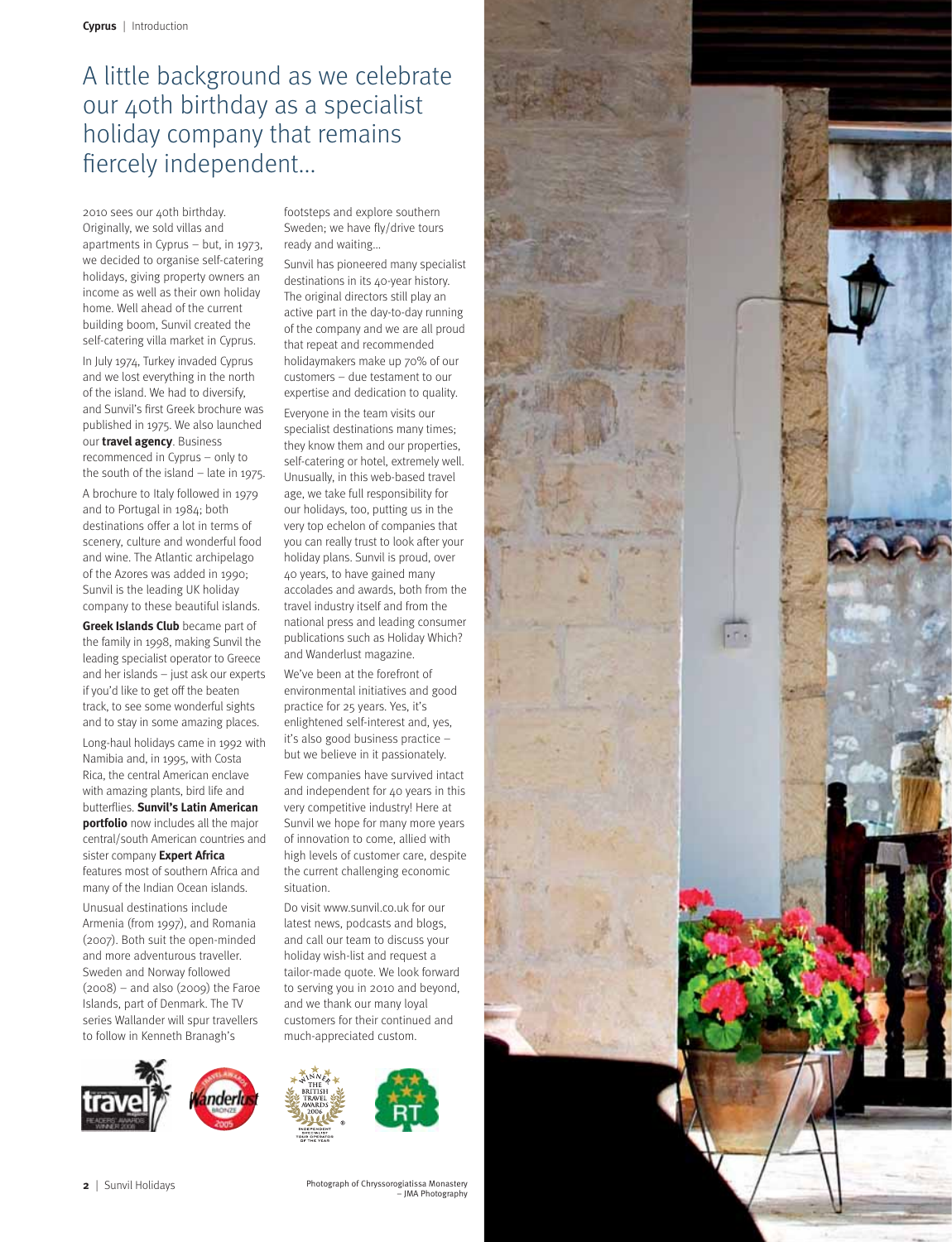

# **Contents**

| Introduction                             | 4-6       |
|------------------------------------------|-----------|
| Holiday Information                      | 7         |
| Activities/calendar of events            | 8         |
| <b>Fly Drive</b>                         | 9         |
| The Cyprus Sustainable Tourism           |           |
| Initiative (csti)                        | 11        |
| The Traditional Wine Villages            | $12 - 13$ |
| <b>Villas, Village Houses &amp; Inns</b> | 15        |
| <b>The Northwest &amp; Polis</b>         | 16        |
| Pomos                                    | 17        |
| Polis                                    | $20^{-1}$ |
| Latchi                                   | 23        |
| Neohorio                                 | 28        |
| Lysos                                    | 29        |
| Akourdhalia                              | 31        |
| The Southwest and Paphos area            | 32        |
| Paphos                                   | 33        |
| Geroskipou, Paphos                       | 43        |
| Coral Bay                                | 45        |
| Peyia                                    | 49        |
| Aghios Georgios of Peyia                 | 53        |
| Anavargos                                | 56        |
| Kallepia                                 | 57        |
| Ayii Anargyri                            | 58        |
| Nikoklia                                 | 59        |
| Pissouri                                 | 61        |
| <b>The South</b>                         | 64        |
| Limassol                                 | 65        |
| Arsos                                    | 68        |
| Anogyra                                  | 68        |
| Episkopi                                 | 69        |
| Lofou                                    | 70        |
| Governor's Beach                         | 71        |
| Maroni                                   | 72        |
| Khirokitia                               | 73        |
| Tochni                                   | 74        |
| <b>The Mid-East</b>                      | 76        |
| Larnaca                                  | 77        |
| Kato Drys                                | 80        |
| Lefkara                                  | 81        |
| Skarinou                                 | 82        |
| <b>Troodos Mountain Resorts</b>          | 84        |
| Platres                                  | 85        |
| Kakopetria                               | 87        |
| <b>The Central Plain</b>                 | 88        |
| <b>Nicosia</b>                           | 89        |
| Responsible Tourism                      | 90        |
| Travel Insurance                         | 91        |
| General Information                      | 92        |
| Flight Information                       | 94        |
| Car Hire Information                     | 95        |
| <b>Booking Form</b>                      | 96        |
| <b>Booking Conditions</b>                | 97        |
| The Real Selection                       | 98        |
|                                          |           |



Accommodation and land only arrangements are protected by AITO Trust, a Department of Business, Innovation and Skills (BIS) approved body. Our AITOT number is 1092



The air holidays in this brochure are ATOL protected by the Civil Aviation Authority.

**Photographic Acknowledgement:**<br>Our thanks to Mr Reno Wideson for allowing us<br>to use a selection of his general photographs<br>of Cyprus. Our thanks also to Paul Harcourt<br>Davies, Jon Banfield, Peter Sebastian, Doros<br>Partaside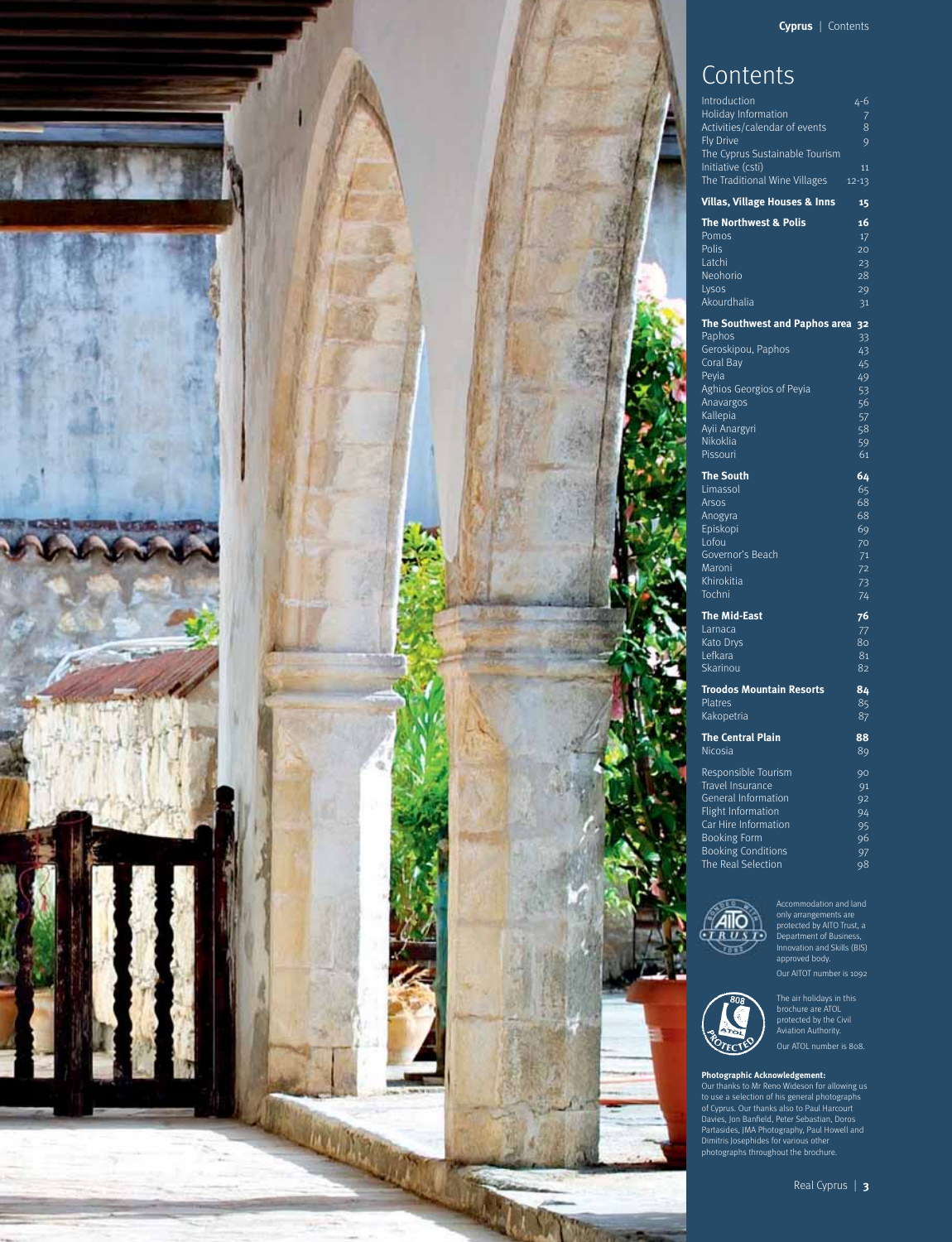

# The Northwest, Polis and its villages

#### **Pomos pages 17-19**

A large, attractive seaside village built on a slope between the sea and the wooded foothills of the Paphos mountains… ■ Villas with pool

#### **Polis pages 20-22**

Forty two kilometres from Paphos on the northern coast of the island is POLIS, a more relaxed agricultural town in a green and rural setting… ■ Villas with pool ■ Three star hotel

#### **Pano Arodhes page 22**

Located in the Akamas hills between Polis on the north coast and Paphos on the south, this small, pretty village of about 100 inhabitants…

■ Village House with pool

#### **Latchi Area pages 23-27**

Watersports with instruction are available at this fishing harbour throughout the summer. Here are excellent beaches of coarse sand or shingle... Villas with pool Two, three and five star hotels.

#### **Neohorio page 28**

In the hills above Latchi nestles this large and pretty village, the gateway to the Akamas National Park… ■ Apartments

#### **Lysos page 29**

This is an agricultural village with a minimarket, two coffee shops, a folk museum and a forest station... Village Inn

#### **Akourdhalia** p

A very small and attractive village in two parts, 'Pano' and 'Kato', on the edge of the spectacular Pitharolakkos gorge… ■ Village Inn



#### **Paphos pa**

Paphos itself is really two towns, each with its own character; Ktima on the cliff and Kato Paphos by the sea, two kilometres down the road…

■ Apartments ■ Two, three and five star hotels Village Inn

#### **Geroskipou, Paphos page 43**

Two miles east of Ktima, this was on the path of the ancient pilgrims' road which led to the Temple of Aphrodite… ■ Village Inn

#### **Coral Bay pages 44-48**

11 kilometres (15 minutes drive) to the north of Paphos and 3 kilometres below the friendly, hillside village of Peyia is Coral Bay, the best natural beach in the area... Villas Apartments **Superior four star hotels** 



#### **Peyia pa**

A very large, almost overwhelmingly, friendly village now designated a town with its own municipality, Peyia is spread across the hills about 3.5kms from Coral Bay... Villas with pool

### **Aghios Georgios of Peyia pages 53-55**

No more than a tiny fishing harbour and a bay overlooked by a large, sea-facing taverna and church... Villas with pool

#### **Anavargos p**

The small and friendly village of Anavargos, now part of Paphos, has a whitewashed church at its heart… ■ Villa with pool

### **Kallepia page 57**

On a vine-covered hillside above Paphos stands this unspoilt village of narrow winding lanes with 300-350 inhabitants… ■ Village House with pool

**Ayii Anargyri page 58** A rural idyll… ■ De luxe boutique hotel/spa

#### **Nikoklia page**

This is a small, quiet village which boasts a couple of coffee shops, an old church dating from 1768... Village Inn

#### Pissouri pages 60-6

Five minutes off the main Paphos-Limassol road, a winding drive past fields and vineyards brings you to the wide sweep of Pissouri Bay… **Apartments Four and five star hotel and resort** Jan